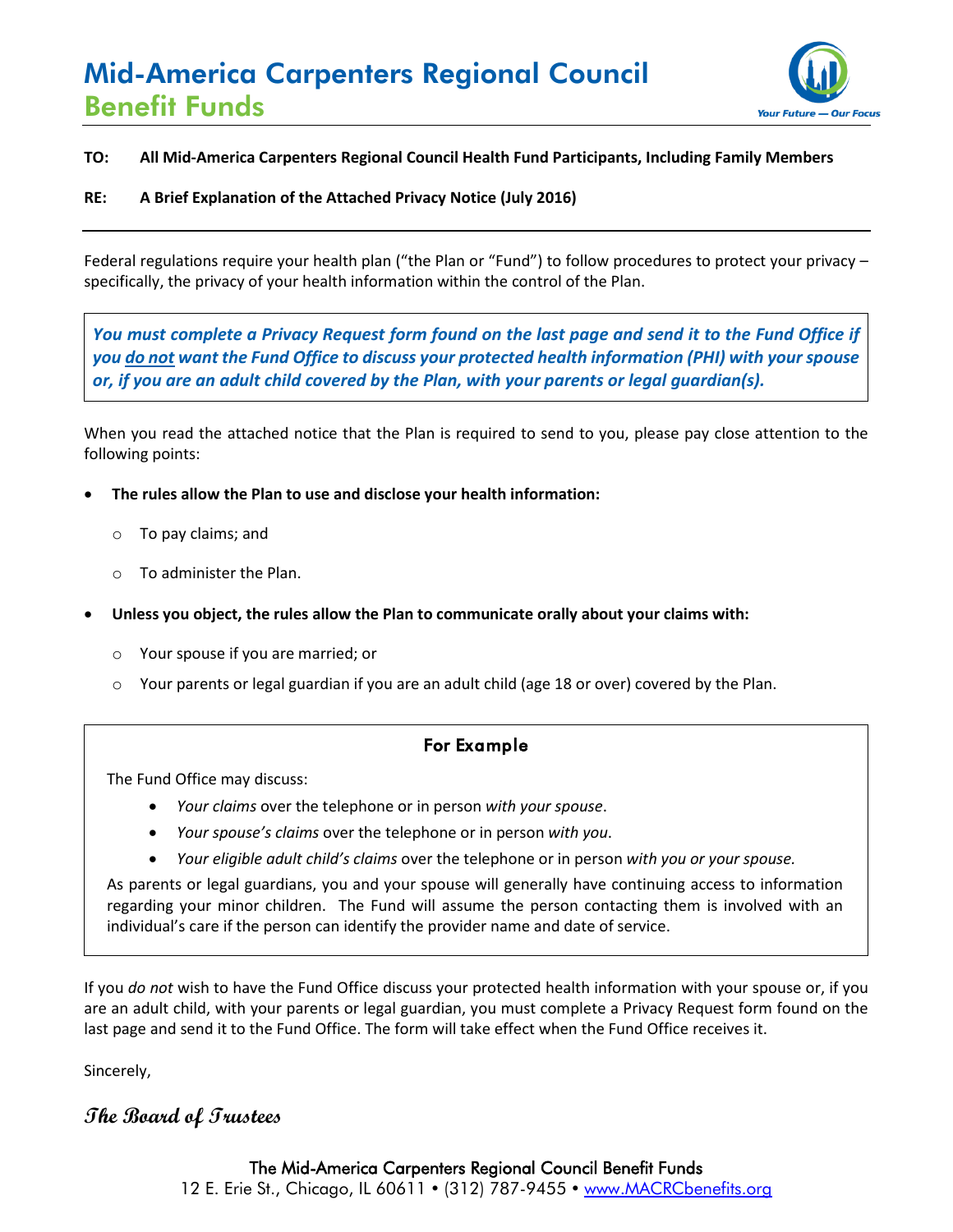# MID-AMERICA CARPENTERS REGIONAL COUNCIL HEALTH FUND

#### NOTICE OF PRIVACY PRACTICES

*THIS NOTICE DESCRIBES HOW MEDICAL INFORMATION ABOUT YOU MAY BE USED AND DISCLOSED AND HOW YOU CAN OBTAIN ACCESS TO THIS INFORMATION. PLEASE REVIEW IT CAREFULLY.*

# **Effective Date of Notice**

# **July 1, 2016**

The Mid-America Carpenters Regional Council Health Fund (the "Plan" or "Fund") is required by law to take reasonable steps to ensure the privacy of your personally identifiable health information and to inform you about:

- 1. The Plan's uses and disclosures of Protected Health Information (PHI);
- 2. Your privacy rights with respect to your PHI;
- 3. The Plan's duties with respect to your PHI;
- 4. Your right to file a complaint with the Plan and to the Secretary of the U.S. Department of Health and Human Services; and
- 5. The person or office to contact for further information about the Plan's privacy practices.

The term "Protected Health Information" (PHI) includes all individually identifiable health information transmitted or maintained by the Plan, regardless of form (oral, written, electronic).

#### **SECTION 1: NOTICE OF PHI USES AND DISCLOSURES**

#### **Required PHI Uses and Disclosures**

Upon your request, the Plan is required to give you access to your PHI in order to inspect and copy it. If the information you request is in an electronic health record, you may request that these records be transmitted electronically to yourself or a designated individual.

Use and disclosure of your PHI may be required by the Secretary of the Department of Health and Human Services to investigate or determine the Plan's compliance with the privacy regulations.

#### **Uses and disclosures to carry out treatment, payment and health care operations.**

The Plan and its business associates will use PHI without your authorization or opportunity to agree or object to carry out treatment, payment and health care operations. When required by law, we will restrict disclosures to the Limited Data Set, or if necessary, to the minimum necessary information to accomplish the intended purpose. Limited Data Set means data will be stripped of all individual identifiers other than dates (such as an individual's date of birth) and certain geographic information (such as an individual's town, city, state, or zip code). The Plan and its business associates (and any health insurers providing benefits to Plan participants) may also disclose the following to the Plan's Board of Trustees: (1) PHI for purposes related to Plan administration (payment and health care operations); (2) summary health information for purposes of health or stop loss insurance underwriting or for purposes of modifying the Plan; and (3) enrollment information (whether an individual is eligible for benefits under the Plan). The Trustees have amended the Plan to protect your PHI as required by federal law.

*Treatment* is the provision, coordination or management of health care and related services. It also includes but is not limited to consultations and referrals between one or more of your providers.

For example, the Plan may disclose to a treating physician the name of your treating radiologist so that the physician may ask for your X-rays from the treating radiologist.

*Payment* includes but is not limited to actions to make coverage determinations and payment (including billing, claims processing, subrogation, reviews for medical necessity and appropriateness of care, utilization review and preauthorizations).

For example, the Plan may tell a doctor whether you are eligible for coverage or what percentage of the bill will be paid by the Plan.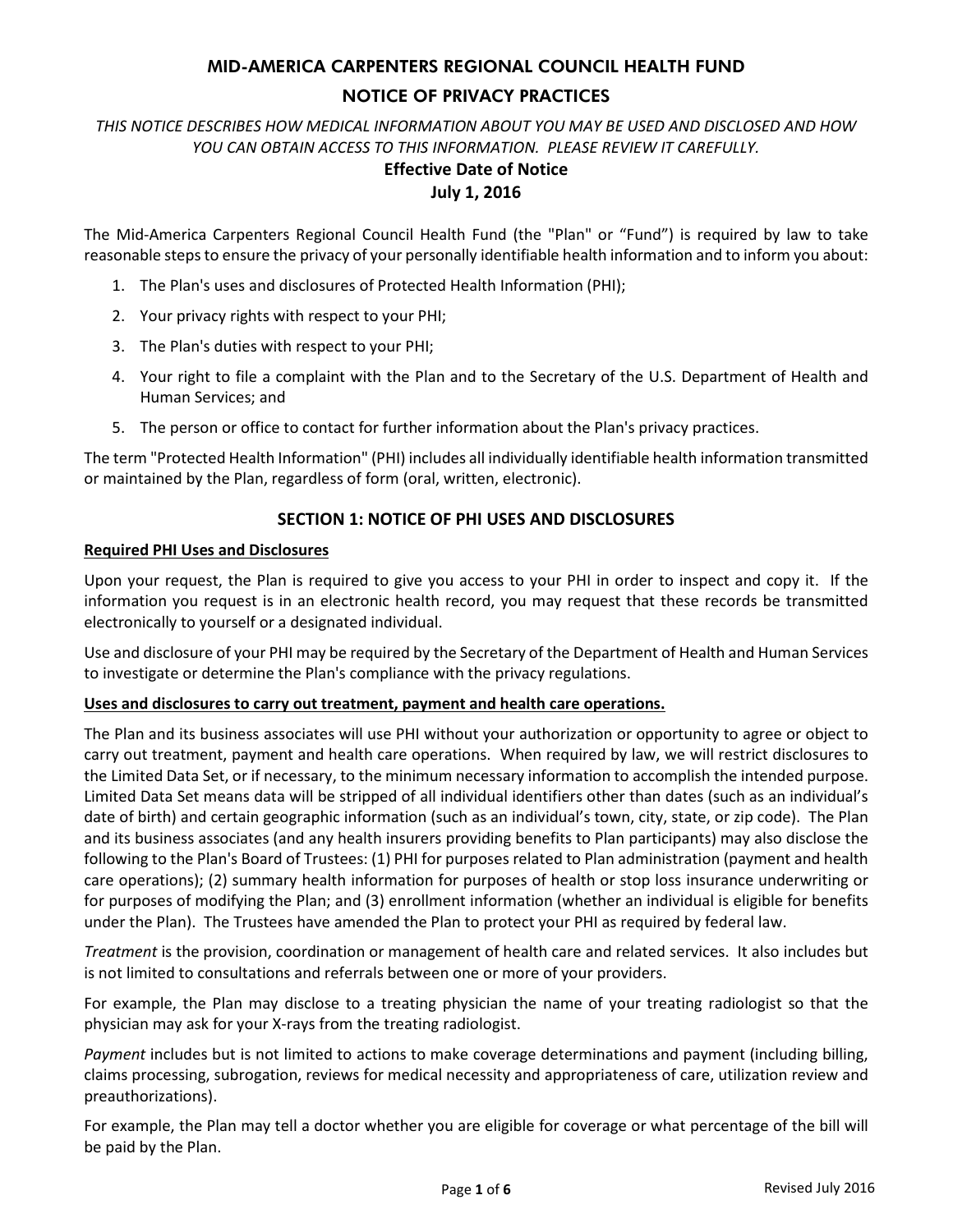*Health care operations*include but are not limited to quality assessment and improvement, reviewing competence or qualifications of health care professionals, underwriting, premium rating and other insurance activities relating to creating or renewing insurance contracts. It also includes case management, conducting or arranging for medical review, legal services and auditing functions including fraud and abuse compliance programs, business planning and development, business management and general administrative activities.

For example, the Plan may use information to project future benefit costs or audit the accuracy of its claims processing functions.

#### **Uses and disclosures that require your written authorization.**

The Plan will obtain your authorization before releasing your PHI in those circumstances where the law or the Plan's privacy practices do not otherwise permit disclosure. For example, your written authorization generally will be obtained before the Plan will use or disclose psychotherapy notes about you prepared by your psychotherapist. Psychotherapy notes are separately filed notes about your conversations with your mental health professional during a counseling session. They do not include summary information about your mental health treatment.

#### **Uses and disclosures that require that you be given an opportunity to agree or disagree prior to the use or release.**

Disclosure of your PHI to family members, other relatives and your close personal friends is allowed if:

- 1. The information is directly relevant to the family member or friend's involvement with your care or payment for that care; and
- 2. You have either agreed to the disclosure or have been given an opportunity to object and have not objected.

Additional rules and exceptions apply with family members. You may request additional information from the Plan.

#### **Uses and disclosures for which your consent, authorization or opportunity to object is not required.**

The Plan is allowed to use and disclose your PHI without your authorization under the following circumstances:

- 1. For treatment, payment and health care operations.
- 2. Enrollment information can be provided to the Trustees.
- 3. Summary health information can be provided to the Trustees for the purposes designated above.
- 4. When required by law.
- 5. When permitted for purposes of public health activities, including when necessary to report product defects and to permit product recalls. PHI may also be disclosed if you have been exposed to a communicable disease or are at risk of spreading a disease or condition, if required by law.
- 6. When required by law to report information about abuse, neglect or domestic violence to public authorities if there exists a reasonable belief that you may be a victim of abuse, neglect or domestic violence. In such case, the Plan will promptly inform you that such a disclosure has been or will be made unless that notice would cause a risk of serious harm. For the purpose of reporting child abuse or neglect, it is not necessary to inform the minor that such a disclosure has been or will be made. Disclosure may generally be made to the minor's parents or other representatives although there may be circumstances under federal or state law when the parents or other representatives may not be given access to the minor's PHI.
- 7. The Plan may disclose your PHI to a public health oversight agency for oversight activities required by law. This includes uses or disclosures in civil, administrative or criminal investigations; inspections; licensure or disciplinary actions (for example, to investigate complaints against providers); and other activities necessary for appropriate oversight of government benefit programs (for example, to investigate Medicare or Medicaid fraud).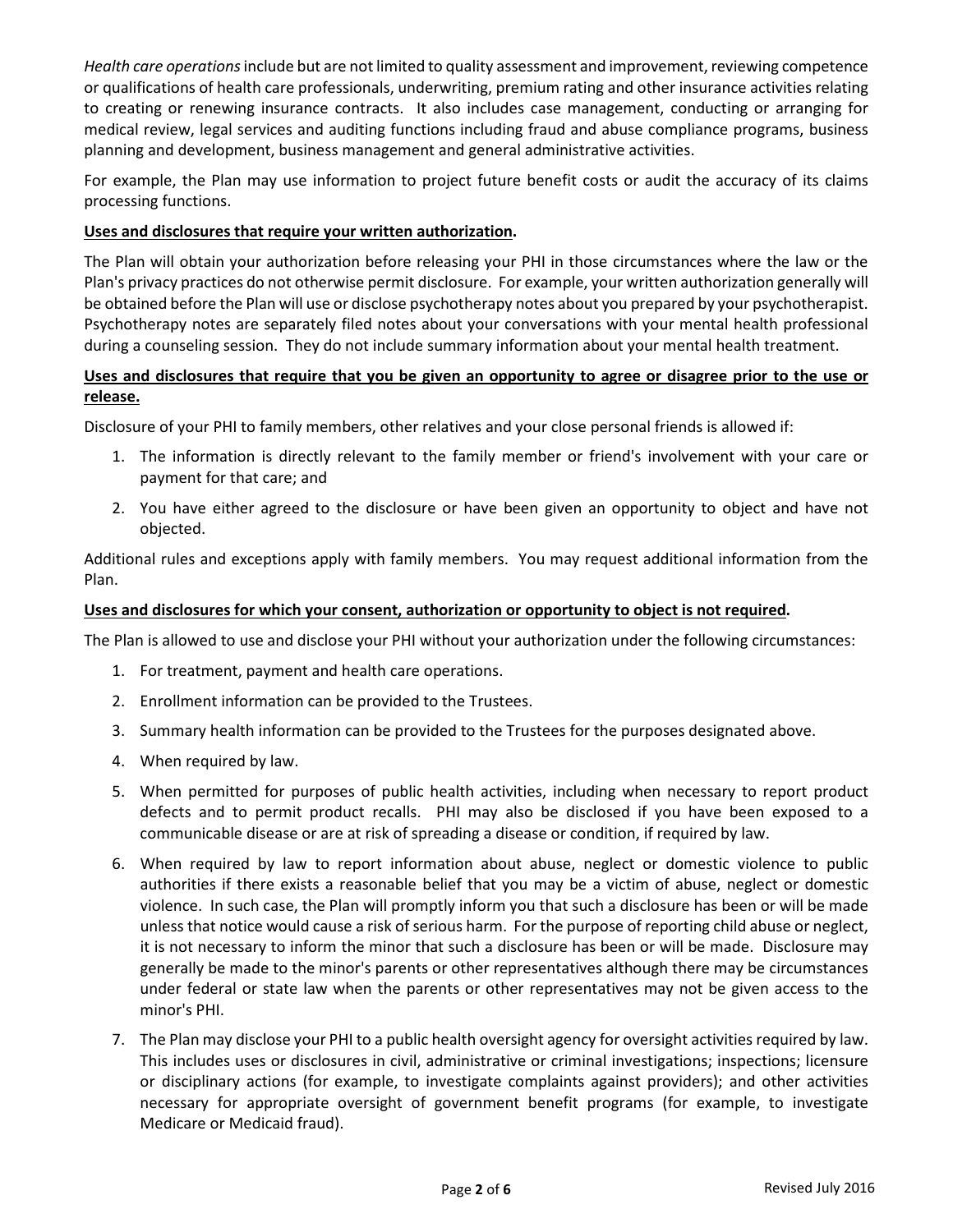- 8. The Plan may disclose your PHI when required for judicial or administrative proceedings. For example, your PHI may be disclosed in response to a subpoena or discovery request provided certain conditions are met. One of those conditions is that satisfactory assurances must be given to the Plan that the requesting party has made a good faith attempt to provide written notice to you, and the notice provided sufficient information about the proceeding to permit you to raise an objection and no objections were raised or were resolved in favor of disclosure by the court or tribunal.
- 9. When required for law enforcement purposes, including for the purpose of identifying or locating a suspect, fugitive, material witness or missing person. Also, when disclosing information about an individual who is or is suspected to be a victim of a crime but only if the individual agrees to the disclosure or the Plan is unable to obtain the individual's agreement because of emergency circumstances. Furthermore, the law enforcement official must represent that the information is not intended to be used against the individual, the immediate law enforcement activity would be materially and adversely affected by waiting to obtain the individual's agreement and disclosure is in the best interest of the individual as determined by the exercise of the Plan's best judgment.
- 10. When required to be given to a coroner or medical examiner for the purpose of identifying a deceased person, determining a cause of death or other duties as authorized by law. Also, disclosure is permitted to funeral directors, consistent with applicable law, as necessary to carry out their duties with respect to the decedent.
- 11. When consistent with applicable law and standards of ethical conduct if the Plan, in good faith, believes the use or disclosure is necessary to prevent or lessen a serious and imminent threat to the health or safety of a person or the public and the disclosure is to a person reasonably able to prevent or lessen the threat, including the target of the threat.
- 12. When authorized by and to the extent necessary to comply with workers' compensation or other similar programs established by law.

Except as otherwise indicated in this notice, uses and disclosures will be made only with your written authorization subject to your right to revoke such authorization. Any revocation of any authorization must be in writing. The Authorization Form to Release Protected Health Information found on the Fund's website (www.MACRCbenefits.org) under "Forms" describes how to revoke an authorization. A revocation is not effective unless it is received by the Privacy Official.

# **SECTION 2: RIGHTS OF INDIVIDUALS**

#### **Right to Request Restrictions on Uses and Disclosures of PHI**

You may request the Plan to restrict the uses and disclosures of your PHI. However, the Plan is not required to agree to your request.

You or your authorized personal representative will be required to submit a written request to exercise this right. Such requests should be made to the Plan's Privacy Official. You must complete a Privacy Request form found on the last page of this document and mail it to the Fund Office. The form will take effect when the Fund Office receives it. Additional copies can be downloaded and printed from the Fund's website at www.MACRCbenefits.org. On the left hand side of the screen, under Health Plans, select "Forms." Scroll down and click on "Privacy Notice – HIPAA-HITECH."

The Plan must comply with your request to restrict a disclosure of your confidential information for payment or health care operations purposes if you paid for these services in full, out of pocket.

#### **Right to Request Confidential Communications**

The Plan will accommodate reasonable requests to receive communications of PHI by alternative means or at alternative locations if necessary to prevent a disclosure that could endanger you.

You or your authorized personal representative will be required to submit a written request to exercise this right. Such requests should be made to the Plan's Privacy Official.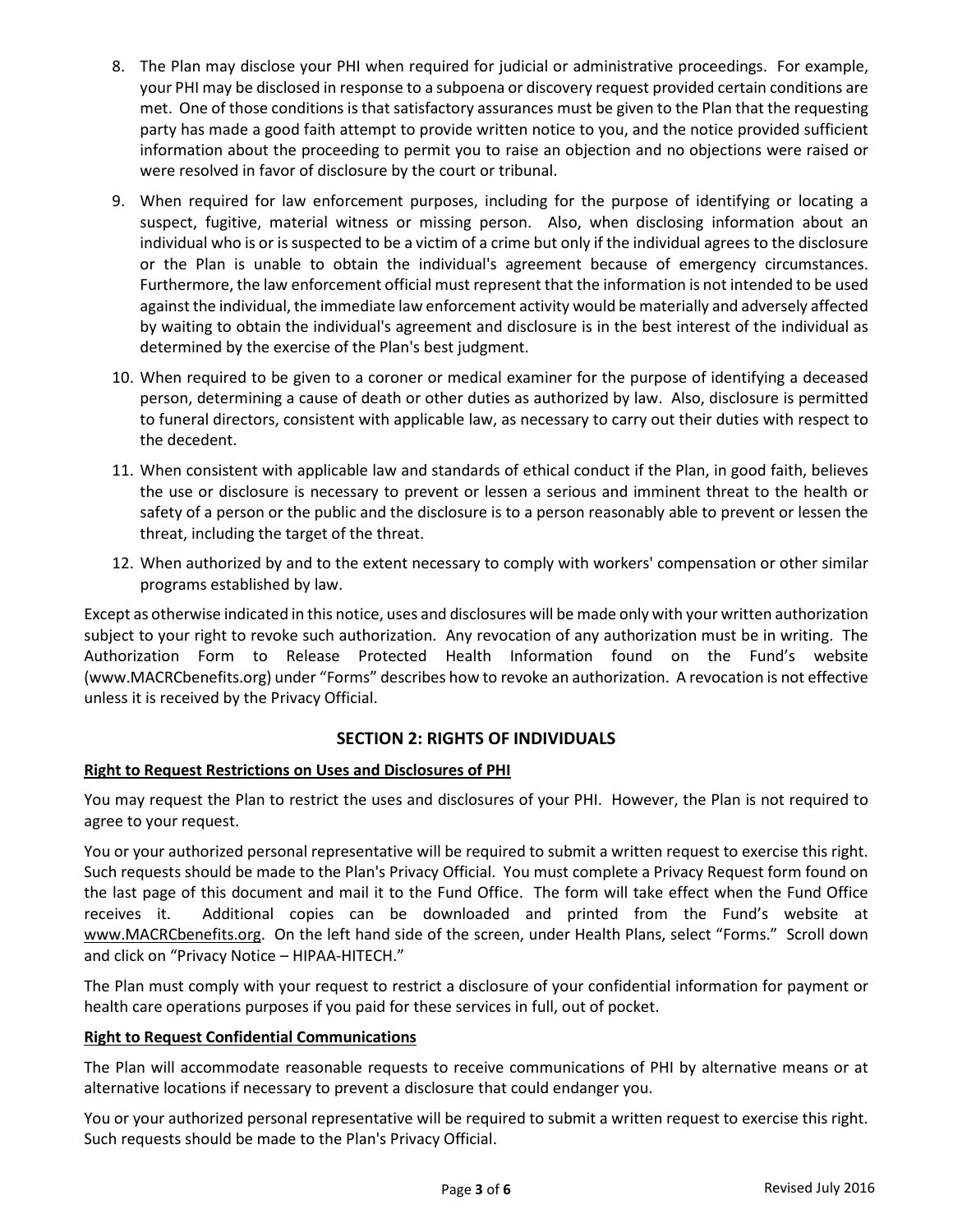#### **Right to Inspect and Copy PHI**

You have a right to inspect and obtain a copy of your PHI contained in a "designated record set," for as long as the Plan maintains the PHI.

*"Protected Health Information"* (PHI) includes all individually identifiable health information transmitted or maintained by the Plan, regardless of form.

*"Designated Record Set"* includes the medical records and billing records about individuals maintained by or for a covered health care provider; enrollment, payment, billing, claims adjudication and case or medical management record systems maintained by or for the Plan; or other information used in whole or in part by or for the Plan to make decisions about individuals. Information used for quality control or peer review analyses and not used to make decisions about individuals is not in the designated record set. The requested information will be provided within 30 days if the information is maintained on site or within 60 days if the information is maintained off site. A single 30-day extension is allowed if the Plan is unable to comply with the deadline.

You or your authorized personal representative will be required to submit a written request to request access to the PHI in your designated record set. Such requests should be made to the Plan's Privacy Official.

If access is denied, you or your authorized personal representative will be provided with a written denial, setting forth the basis for the denial, a description of how you may appeal the Plan's decision and a description of how you may file a complaint with the Secretary of the U.S. Department of Health and Human Services.

The Plan may charge a reasonable, cost-based fee for copying records at your request.

If the information you request is in an electronic health record, you may request that these records be transmitted electronically to yourself or a designated individual.

#### **Right to Amend PHI**

You have the right to request the Plan to amend your PHI or a record about you in your designated record set for as long as the PHI is maintained in the designated record set.

The Plan has 60 days after the request is made to act on the request. A single 30-day extension is allowed if the Plan is unable to comply with the deadline. If the request is denied in whole or part, the Plan must provide you with a written denial that explains the basis for the denial. You or your authorized personal representative may then submit a written statement disagreeing with the denial and have that statement included with any future disclosures of your PHI. Such requests should be made to the Plan's Privacy Official.

You or your authorized personal representative will be required to submit a written request to request amendment of the PHI in your designated record set.

#### **Right to Receive an Accounting of PHI Disclosures**

At your request, the Plan will also provide you an accounting of disclosures by the Plan of your PHI during the six years prior to the date of your request. However, such accounting will not include PHI disclosures made as authorized by law. For example, the accounting will not include disclosures made: (1) to carry out treatment, payment or health care operations (including to business associates pursuant to a business associate agreement and to the Trustees as authorized by the Plan or the HIPAA privacy regulations) except as provided below; (2) to individuals about their own PHI; (3) pursuant to your authorization; (4) prior to April 14, 2003; and (5) where otherwise permissible under the law and the Plan's privacy practices. In addition, the Plan need not account for certain incidental disclosures.

If the accounting cannot be provided within 60 days, an additional 30 days is allowed if the individual is given a written statement of the reasons for the delay and the date by which the accounting will be provided.

If you request more than one accounting within a 12-month period, the Plan will charge a reasonable, cost-based fee for each subsequent accounting. Such requests should be made to the Plan's Privacy Official.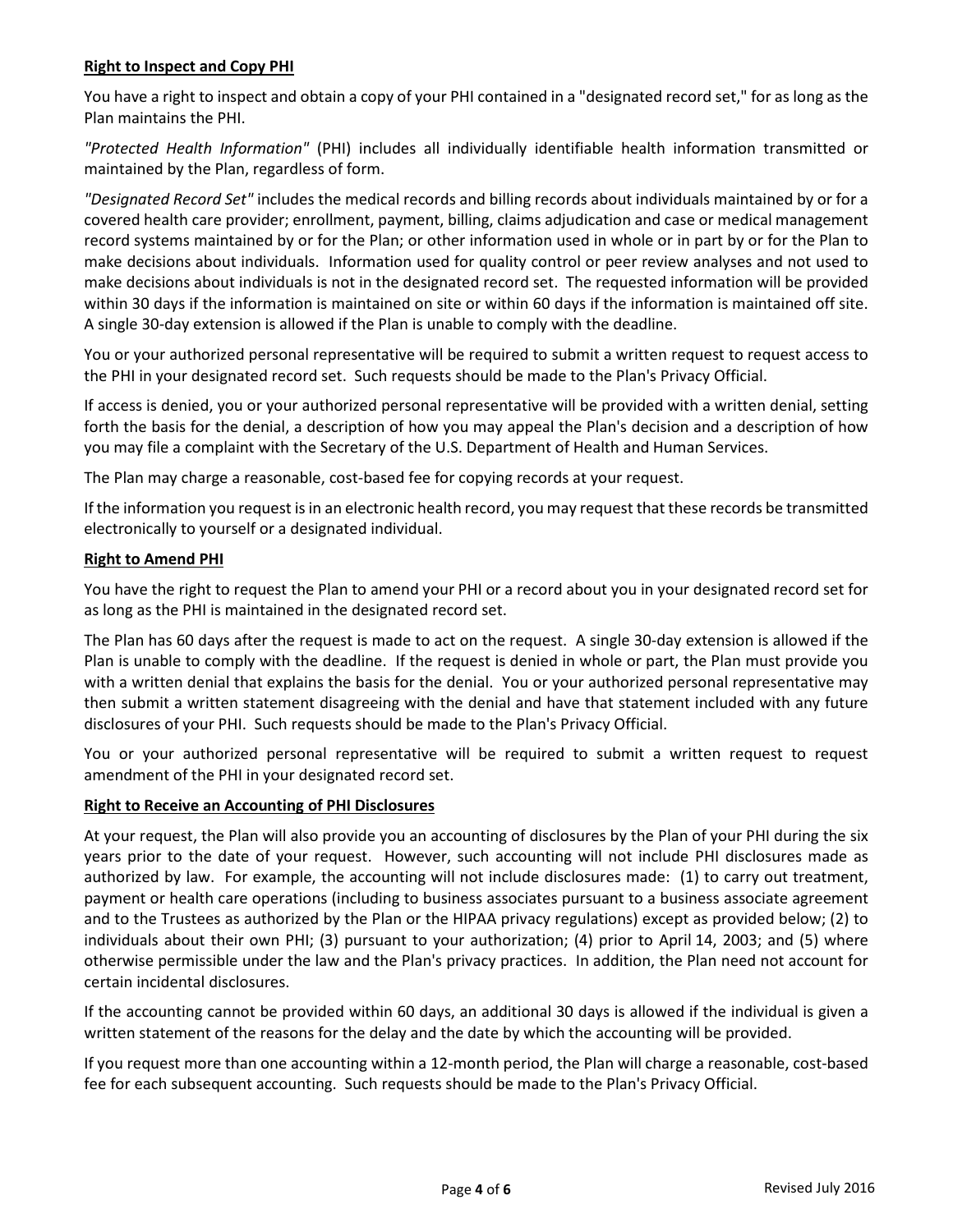#### **Right to Receive a Paper Copy of This Notice Upon Request**

You have the right to obtain a paper copy of this Notice. Such requests should be made to the Plan's Privacy Official.

#### **A Note About an Authorized Personal Representatives**

You may exercise your rights through an authorized personal representative. Only the Authorized Personal Representative Designation Form issued by the Plan will be accepted. No other authorized personal representative designation forms will be accepted. Your authorized personal representative will be required to produce evidence of his/her authority to act on your behalf before that person will be given access to your PHI or allowed to take any action for you. Proof of such authority may take one of the following forms:

- 1. A power of attorney for health care purposes, notarized by a notary public;
- 2. A court order of appointment of the person as the conservator or guardian of the individual; or
- 3. An individual who is the parent or legal guardian of an unemancipated minor child may generally act as the child's authorized personal representative (subject to state law).

The Plan retains discretion to deny access to your PHI by an authorized personal representative to provide protection to those vulnerable people who depend on others to exercise their rights under these rules and who may be subject to abuse or neglect.

Copies of the Authorized Personal Representative Designation Form can be downloaded and printed from the Fund's website at www.MACRCbenefits.org. On the left hand side of the screen, under Health Plans, select "Forms." Scroll down and click on "Authorized Personal Representative Designation Form."

#### **SECTION 3: THE PLAN'S DUTIES**

The Plan is required by law to maintain the privacy of PHI and to provide individuals (participants and beneficiaries) with notice of the Plan's legal duties and privacy practices.

This Notice is effective July 1, 2016, and the Plan is required to comply with the terms of this Notice. However, the Plan reserves the right to change its privacy practices and to apply the changes to any PHI received or maintained by the Plan prior to that date. If a privacy practice is changed, a revised version of this Notice will be provided to all currently eligible participants for whom the Plan still maintains PHI. The revised Notice will be distributed in the same manner as the initial Notice was provided or in any other permissible manner.

Any revised version of this Notice will be distributed within 60 days of the effective date of any material change to the Plan's policies regarding the uses or disclosures of PHI, the individual's privacy rights, the duties of the Plan or other privacy practices stated in this Notice.

#### **Minimum Necessary Standard**

When using or disclosing PHI or when requesting PHI from another covered entity, the Plan will make reasonable efforts not to use, disclose or request more than a Limited Data Set, or if necessary, the minimum amount of PHI necessary to accomplish the intended purpose of the use, disclosure or request, taking into consideration practical and technological limitations.

However, the minimum necessary standard will not apply in the following situations:

- 1. Disclosures to or requests by a health care provider for treatment;
- 2. Uses or disclosures made to the individual;
- 3. Disclosures made to the Secretary of the U.S. Department of Health and Human Services;
- 4. Uses or disclosures that are required by law; and
- 5. Uses or disclosures that are required for the Plan's compliance with legal regulations.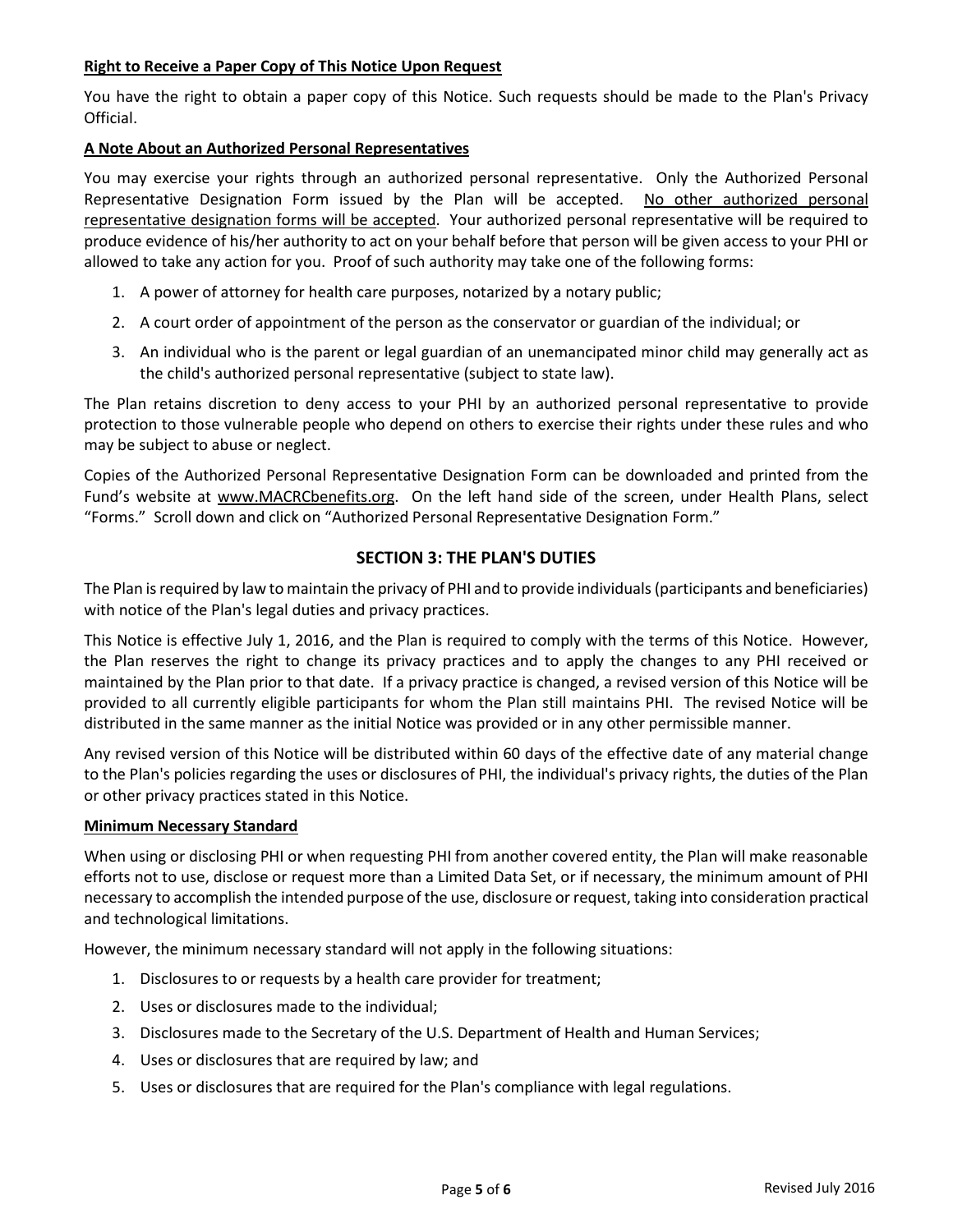#### *De-Identified Information*

This notice does not apply to information that has been de-identified. De-identified information is information that does not identify an individual and with respect to which there is no reasonable basis to believe that the information can be used to identify an individual.

#### *Summary Health Information*

The Plan may disclose "summary health information" to the Trustees for obtaining insurance premium bids or modifying, amending or terminating the Plan. "Summary health information" summarizes the claims history, claims expenses or type of claims experienced by participants and excludes identifying information in accordance with HIPAA.

#### **SECTION 4: FINAL HIPAA RULE**

Final modifications to the HIPAA Privacy, Security, and Enforcement Rules mandated by the Health Information Technology for Economic and Clinical Health (HITECH) Act generally referred to as the HIPAA Final Rule, are as follows:

- 1. You have the right to be notified of a data breach relating to your unsecured health information.
- 2. You have the right to ask for a copy of your electronic medical record in an electronic form provided the information already exists in that form.
- 3. To the extent the Plan performs any underwriting, the Plan cannot disclose or use any genetic information for such purposes.
- 4. The Plan may not use your PHI for marketing purposes or sell such information without your written authorization.

# **SECTION 5: YOUR RIGHT TO FILE A COMPLAINT WITH THE PLAN OR THE HHS SECRETARY**

If you believe that your privacy rights have been violated, you may file a complaint with the Plan. Such complaints should be made to the Plan's Privacy Official and/or you may file a complaint with the Secretary of the U.S. Department of Health and Human Services, Hubert H. Humphrey Building, 200 Independence Avenue SW, Washington, D.C. 20201. The Plan will not retaliate against you for filing a complaint.

# **SECTION 6: WHOM TO CONTACT AT THE PLAN FOR MORE INFORMATION**

If you have any questions regarding this notice or the subjects addressed in it, you may contact the Plan's Privacy Official. Such questions should be directed to the Plan's Privacy Official at: Mid-America Carpenters Regional Council Health Fund, Attn: Privacy Official, 12 East Erie Street, 8<sup>th</sup> Floor, Chicago, IL 60611

#### **Conclusion**

PHI use and disclosure by the Plan is regulated by a federal law known as HIPAA (the Health Insurance Portability and Accountability Act). You may find these rules at 45 *Code of Federal Regulations* Parts 160 and 164. The Plan intends to comply with these regulations. This Notice attempts to summarize the regulations. The regulations will supersede any discrepancy between the information in this Notice and the regulations.

If you do not wish to have the Fund Office discuss your protected health information with your spouse or, if you are an adult child, with your parents or legal guardian, you must complete the Privacy Request form found on the last page and send it to the Fund Office. The form will take effect when the Fund Office receives it.